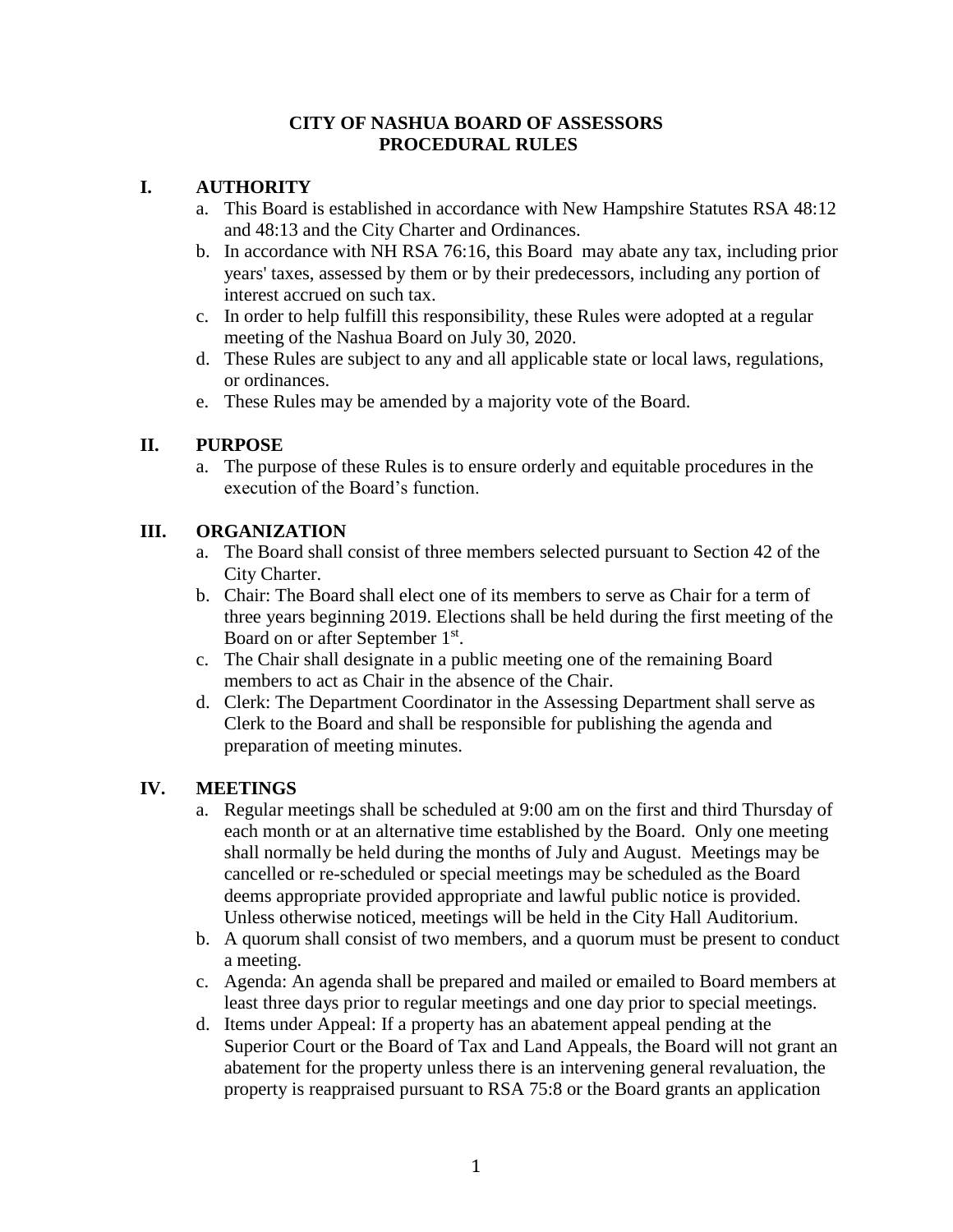under RSA 76:21. The Board may consider any proposal submitted as a settlement of an outstanding appeal.

#### **V. CONDUCT OF MEETINGS, ORDER OF BUSINESS**

- a. **Call to order by Chair.** The Chair shall call the meeting to order provided that a quorum is present.
- b. **Approval of minutes of prior meeting(s).**
- c. **Communications.**
- d. **New Business: Abatement, Exemption, Credit and other Statutory Requests.** The Board shall act upon requests for which an application has been filed.
	- i. If the taxpayer is present and wishes to speak, the Chair shall explain the procedures of the meeting to the taxpayer and provide an opportunity for the taxpayer to present his or her case.
	- ii. The designated Assessing staff member shall present his or her findings and recommendations to the Board.
	- iii. The Board shall consider the input of the taxpayer, the Assessing staff and any other material it considers useful.
	- iv. The Board may then deliberate and vote on the taxpayer's request or table the matter for further fact-finding, analysis or deliberation.
	- v. Notification of all Board decisions will be provided to the taxpayer in writing.
	- vi. The Chair, at his or her discretion, may limit the time of any speaker.

# e. **Unfinished Business.**

# f. **Public Comment.**

- i**.** Anyone (Nashua residents and nonresidents) can attend any meeting of the Board. However, open-to-the-public does not mean the right to speak at the meeting. Nobody has a right to disrupt a meeting or to speak without being invited. New Hampshire's Right-to-Know Law (RSA 91-A) gives a right to attend only, not a right to participate.
- ii. To foster communication and understanding, the Board, however, may include on its agenda a time for public comment. This is the only time during the meeting that the public may speak at the meeting.
- iii. Public comment, if held, shall be conducted as follows:
	- 1. Speaker must sign-in prior to the start of the meeting to indicate intent to speak during public comment.
	- 2. Speaker may not speak until recognized by the presiding officer.
	- 3. Speaker shall identify him or herself by name and address when beginning to speak.
	- 4. One person speaks at a time.
	- 5. Each speaker is limited to speaking once per public comment period and is limited to five (5) minutes.
	- 6. Prior to or at a meeting, members of the public may submit written comments to the Board by email or paper copy. It is the responsibility of the member of the public to have enough paper copies and such copies shall be handed to the clerk for filing prior to the start of the meeting. Written comments may be accepted as